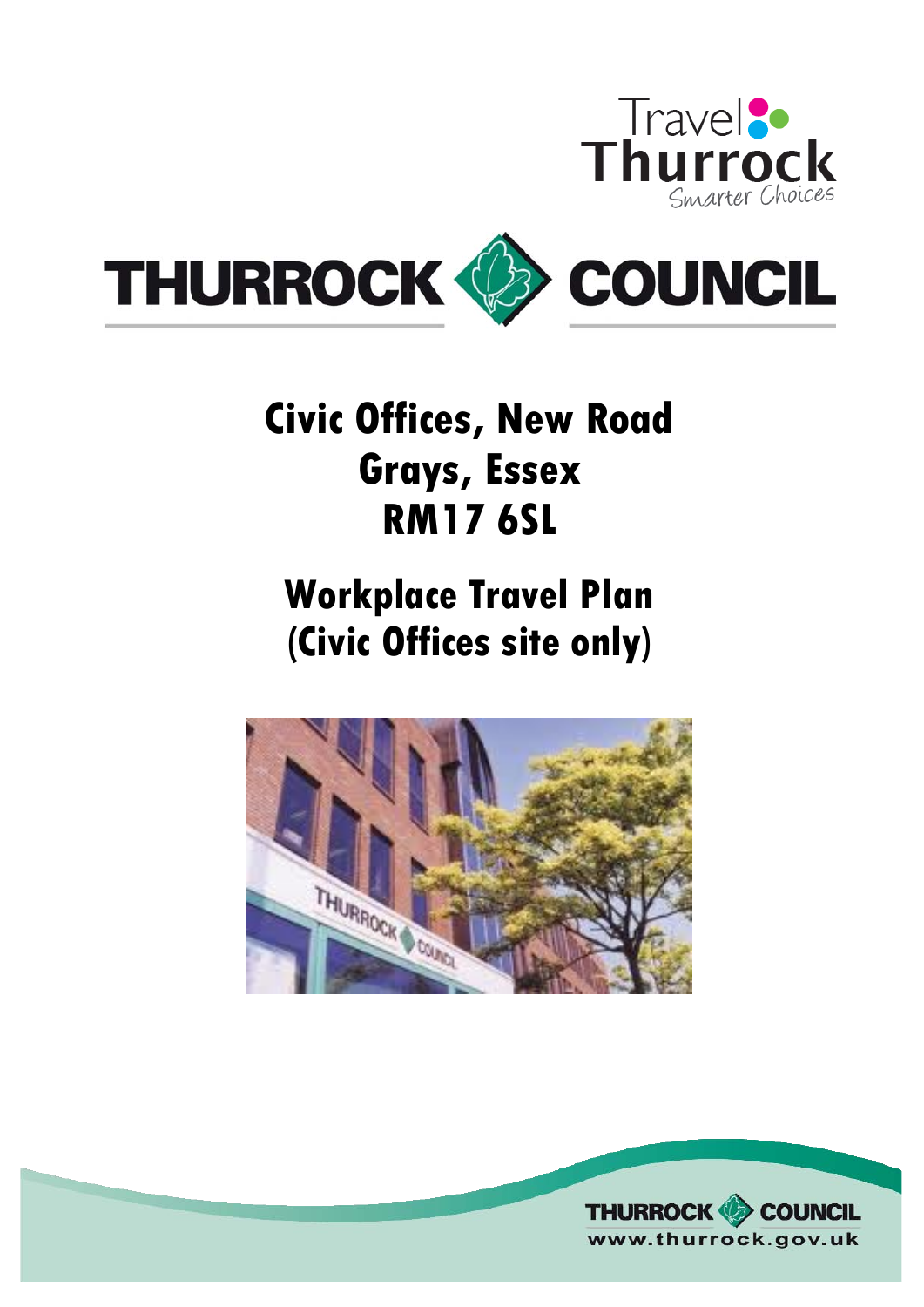## **Definitions**

| <b>Travel Plan</b>                 | This document contains a mixture of measures to encourage sustainable<br>travel to the Site alongside disincentives to driving alone and will be<br>amended and supplemented from time to time under the provisions of the<br><b>Annual Travel Plan Reviews.</b>             |
|------------------------------------|------------------------------------------------------------------------------------------------------------------------------------------------------------------------------------------------------------------------------------------------------------------------------|
| <b>Travel Plan</b><br>Co-ordinator | A permanent member of staff appointed by the Owner with the<br>appropriate skills, budgetary provision and resources to produce and<br>update a Travel Plan, manage the continued implementation of the Travel<br>Plan including the provision of information to the Council |
| <b>Staff Travel</b>                | A questionnaire approved by Thurrock Council, undertaken to identify the                                                                                                                                                                                                     |
| Survey                             | main modes of travel used by employees for journeys to and from work                                                                                                                                                                                                         |
|                                    | and business trips                                                                                                                                                                                                                                                           |
| <b>Annual Travel</b>               | A yearly report including the results and analysis of the Staff Travel                                                                                                                                                                                                       |
| <b>Plan Review</b>                 | Survey indicating how the Travel Plan is performing                                                                                                                                                                                                                          |

#### *"What is a Travel Plan?*

*A travel plan is a package of measures produced by schools or employers to encourage parents or staff to use alternatives to single-occupancy car-use. Such a plan, for example, could include: car sharing schemes; a commitment to improve cycling facilities; a dedicated bus service or restricted car parking allocations. It might also promote flexible-working practices such as remote access and video conferencing.* 

*Travel plans can offer real benefits not only to organisations, pupils and/or employees, but also the community that surrounds it. They may help relieve local parking or congestion problems or improve public transport connections across the area. They may also relieve stress by reducing delays, or providing the opportunity for staff to cut their travel commitments by working from home on occasion.* 

#### *What are Smarter Choices?*

*Smarter Choices are techniques for influencing people's travel behaviour towards more sustainable options such as encouraging school, workplace and individualised travel planning. They also seek to improve public transport and marketing services such as travel awareness campaigns, setting up websites for car share schemes, supporting car clubs and encouraging teleworking.* 

*(Quotes from the Department for Transports website).*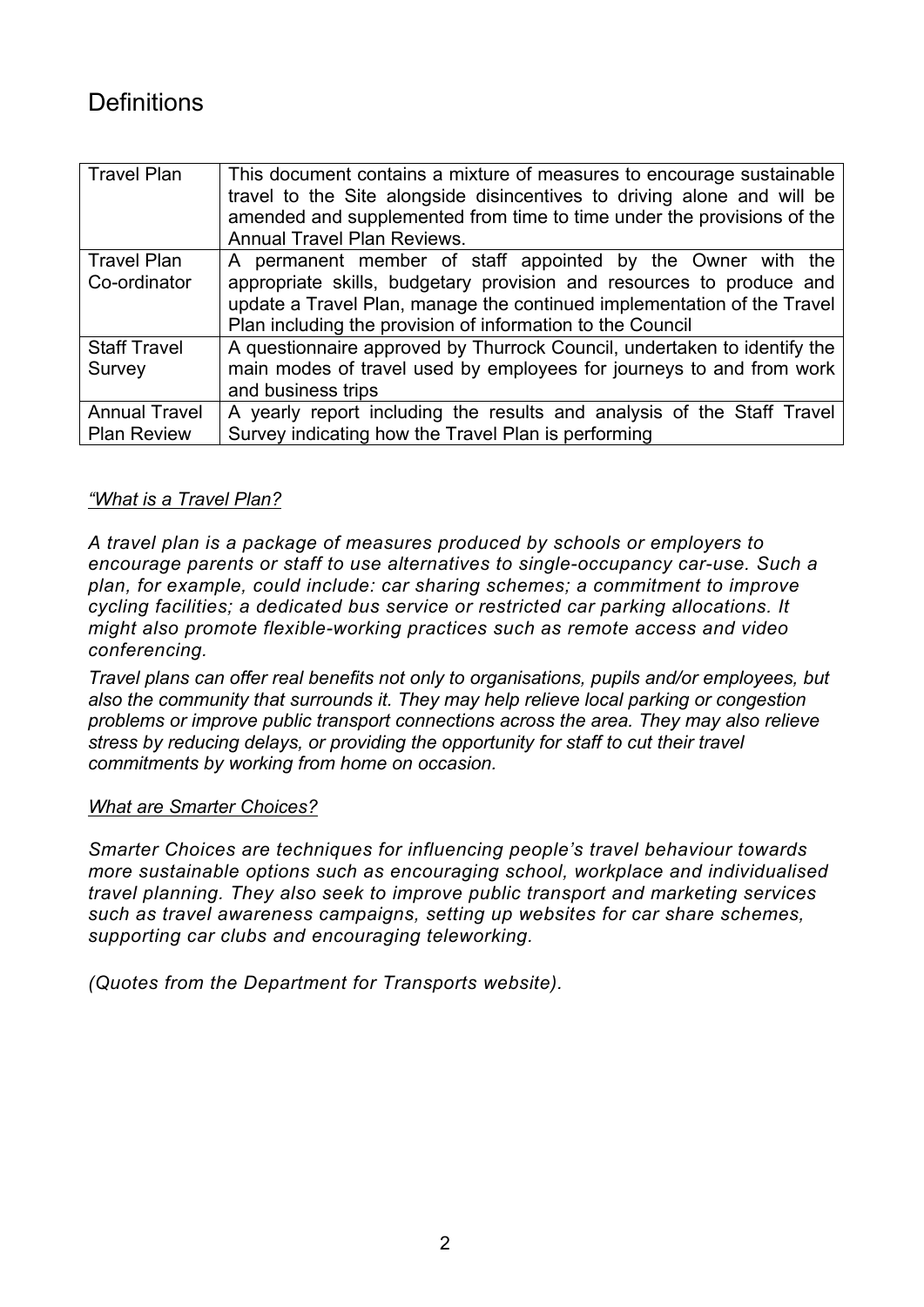# Contents

| 2.              |  |
|-----------------|--|
| 3.              |  |
| 3.1             |  |
| 3.2             |  |
| 4.              |  |
| 5.              |  |
| 6.              |  |
| 6.1             |  |
| 6.2             |  |
| 6.3             |  |
| 6.4             |  |
| 6.5             |  |
| 6.6             |  |
| 6.7             |  |
| 7.              |  |
| 8.              |  |
| 9.              |  |
| 10.             |  |
| 11 <sub>1</sub> |  |
| 12.             |  |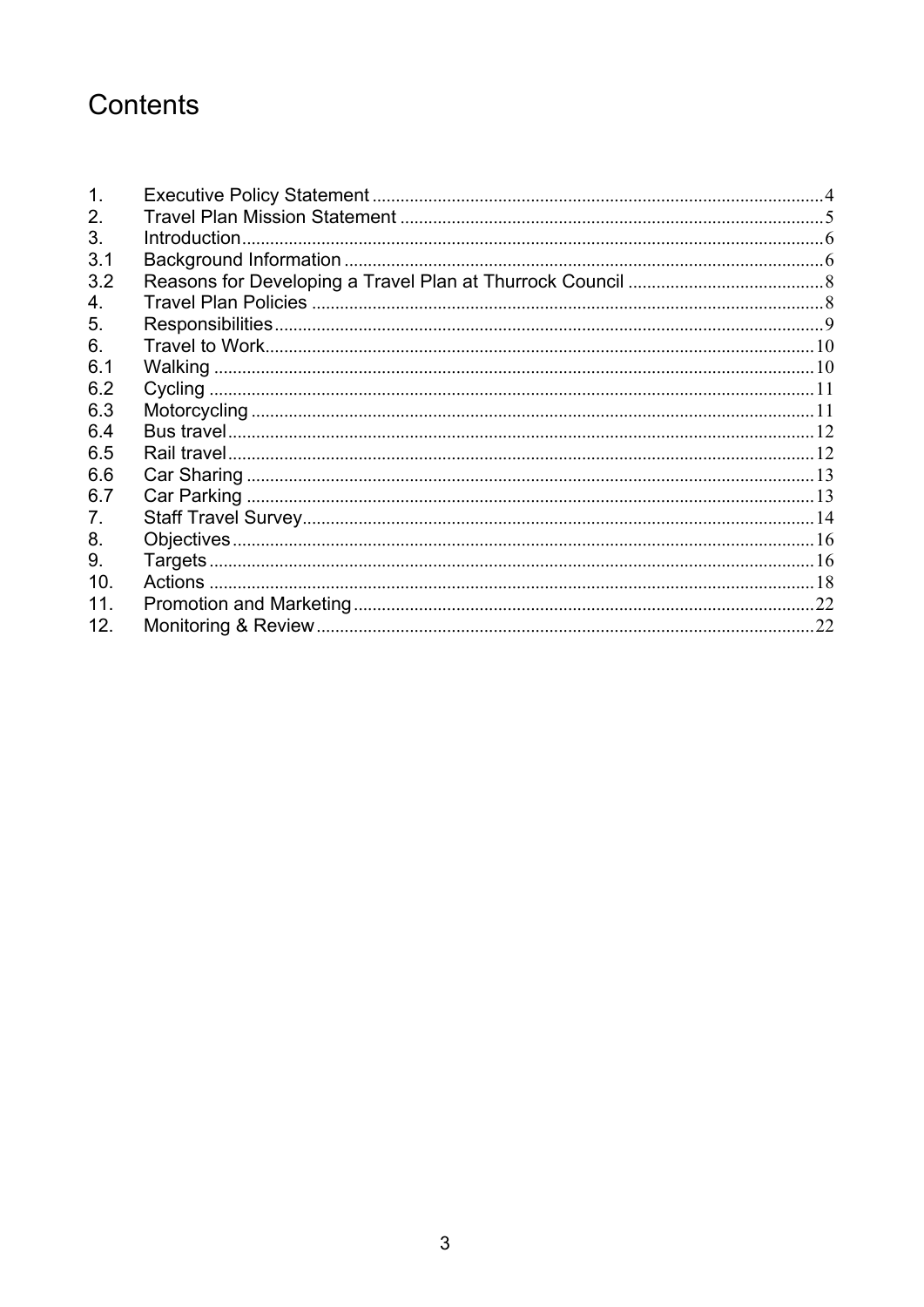## <span id="page-3-0"></span>**1. Executive Policy Statement**

Thurrock Council has agreed to these Travel Plan arrangements, which demonstrates the importance of the environmental, health and commercial benefits of increasing the use of more sustainable modes of travel as an alternative to the private car. Thurrock Council is committed to developing this programme with the support of the Chief Executive and Senior Management.

The Travel Plan and its aims and objectives have the full backing and commitment of the Council's Directors Board.

This Travel Plan includes results of the Staff Travel Survey undertaken in June 2011 to determine employees prevailing mode of transport to work, origin of journey and tendency to use alternative methods.

Thurrock Council will be responsible for the ownership of the Travel Plan. This Travel Plan only covers the Civic Offices site in Grays, employing approximately 900 members of staff. In addition to the staff, numerous visitors also frequent this site. Once adopted for the Civic Offices site the Travel Plan can be expanded to cover other council office locations e.g. Curzon Drive Depot, etc. It should be noted all schools across the Borough already have Travel Plans in place and staff who are regular visitors to schools should familiarise themselves with these documents.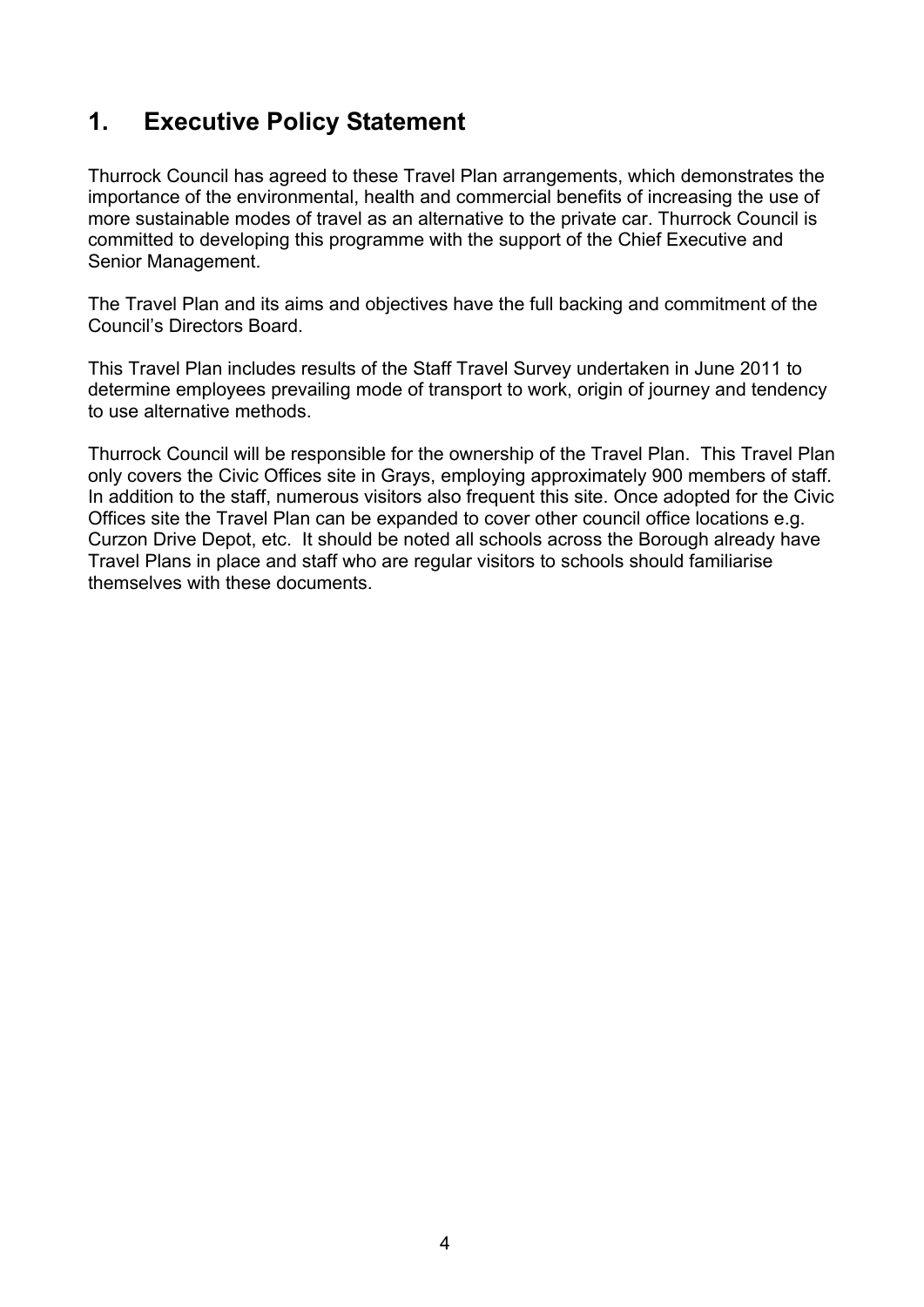## <span id="page-4-0"></span>**2. Travel Plan Mission Statement**

Thurrock Council's commitment to sustainable travel is underpinned by the principles and objectives set out in the long term Thurrock Transport Strategy. The strategy identifies how the Council will prioritise transport improvements that will tackle Congestion, Deliver Accessibility, Improve Road Safety and facilitate better Air Quality in Thurrock.

The development of Smarter Choices, of which Travel Planning is a vital component, is key to encouraging and enabling more people to walk, cycle, car share and use public transport for journeys to and from work. This Travel Plan for Thurrock Council Civic Offices site sets out a package of sustainable travel measures that will enable Council employees to consider and utilise these sustainable alternatives.

This Travel Plan will enable the Council to contribute to targets for reducing pollution, congestion and climate change actions while providing Thurrock with a safer, cleaner and greener environment.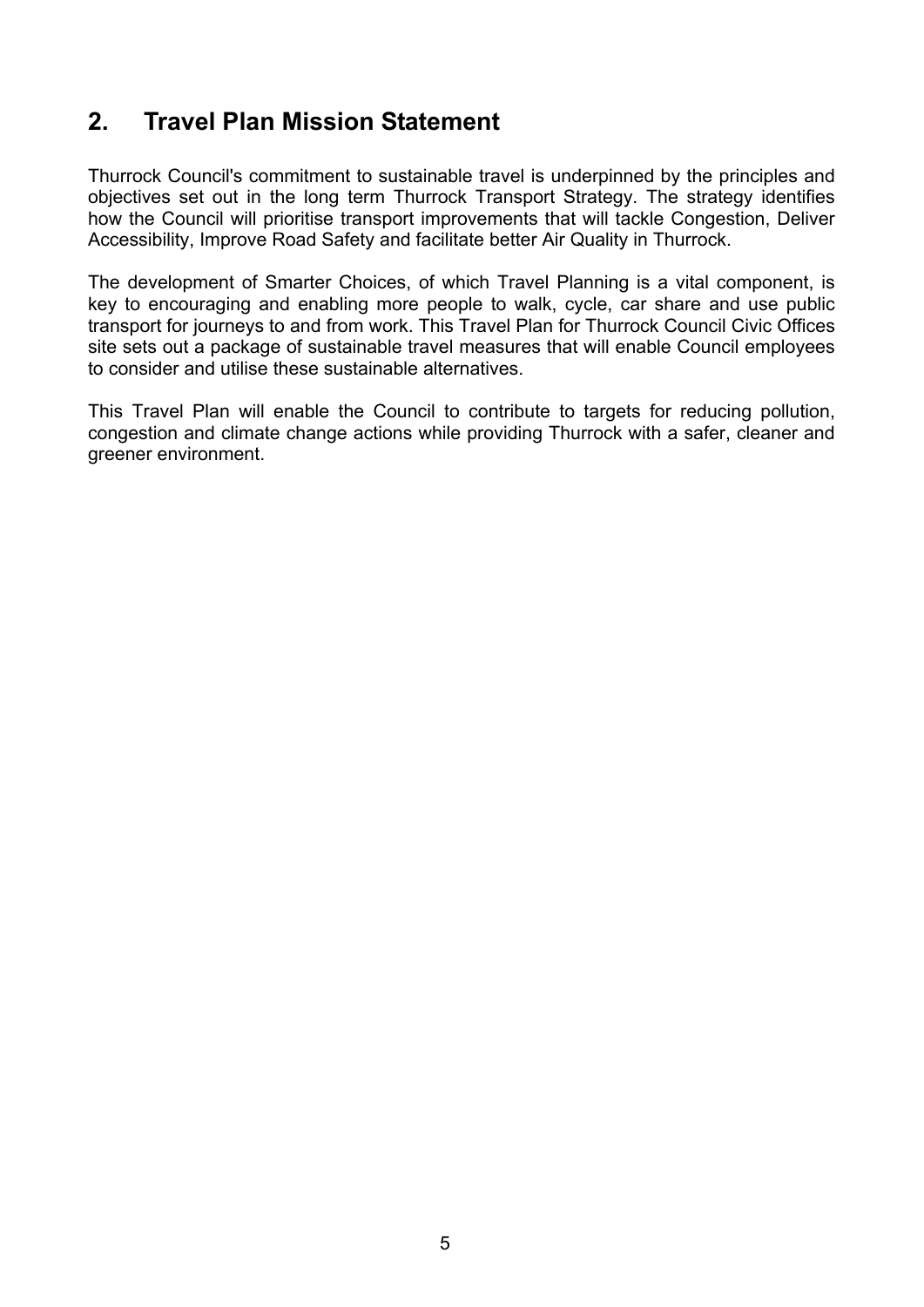## <span id="page-5-0"></span>**3. Introduction**

#### **3.1 Background Information**

As one of the larger employers in the Borough (with approximately 5000 employees based in various locations), Thurrock Council recognises that they have a responsibility to minimise the impact of staff travel on the local environment. The Council wants to lead by example, reducing unnecessary car journeys, encouraging more sustainable modes with the aim of reducing congestion. The provision of a robust Travel Plan will also demonstrate economic savings whilst providing a good example to other employers in the Borough, both in the public and private sectors.

A Travel Plan is a long term management strategy for an organisation or site that seeks to deliver sustainable transport objectives through action and is articulated in a document that is regularly reviewed. A Travel Plan involves identifying an appropriate package of measures aimed at promoting sustainable travel, with an emphasis on reducing reliance on single occupancy car journeys. It can also assist in meeting a range of other objectives, as discussed elsewhere in this document.

Travel Plans form an important component of Thurrock's Local Sustainable Transport Fund (LSTF) bid and delivery programme. It is recognised that travel plans will provide an important role in delivering sustainable transport options helping to enable economic growth within the Borough. The Council's commitment to sustainable travel is supported by the Council's overarching vision and priorities as well as the principles and strategic aims of the Thurrock Transport Strategy (TTS)

([www.thurrock.gov.uk/travel/content.php?page=publications\)](http://www.thurrock.gov.uk/travel/content.php?page=publications).

The strategy sets out Thurrock's transport priorities for Safer Roads, Tackling Congestion, Delivering Accessibility, Improving Air Quality and Addressing Climate Change.

In April 2009 the Department for Transport (DfT) published 'Good Practice Guidelines: Delivering Travel Plans through the Planning Process'. This document followed 'Using the Planning Process to secure Travel Plans' and states 'the need to integrate sustainable travel and transport when planning new development has only increased".

Although this is a voluntary Travel Plan and is not secured through the planning process this guidance has been used for the development of this Travel Plan.

A well developed Travel Plan can mitigate adverse traffic impacts of a development and the Government recognises their importance in achieving improvements in transport conditions at the local level. Further evidence suggests that people who are physically active in their daily lives are more productive and have good attendance records, and healthier lifestyles.

There are already Travel Plans in place at all schools across the Borough and staff who are parents or regular visitors to school sites are encouraged to refer to these plans.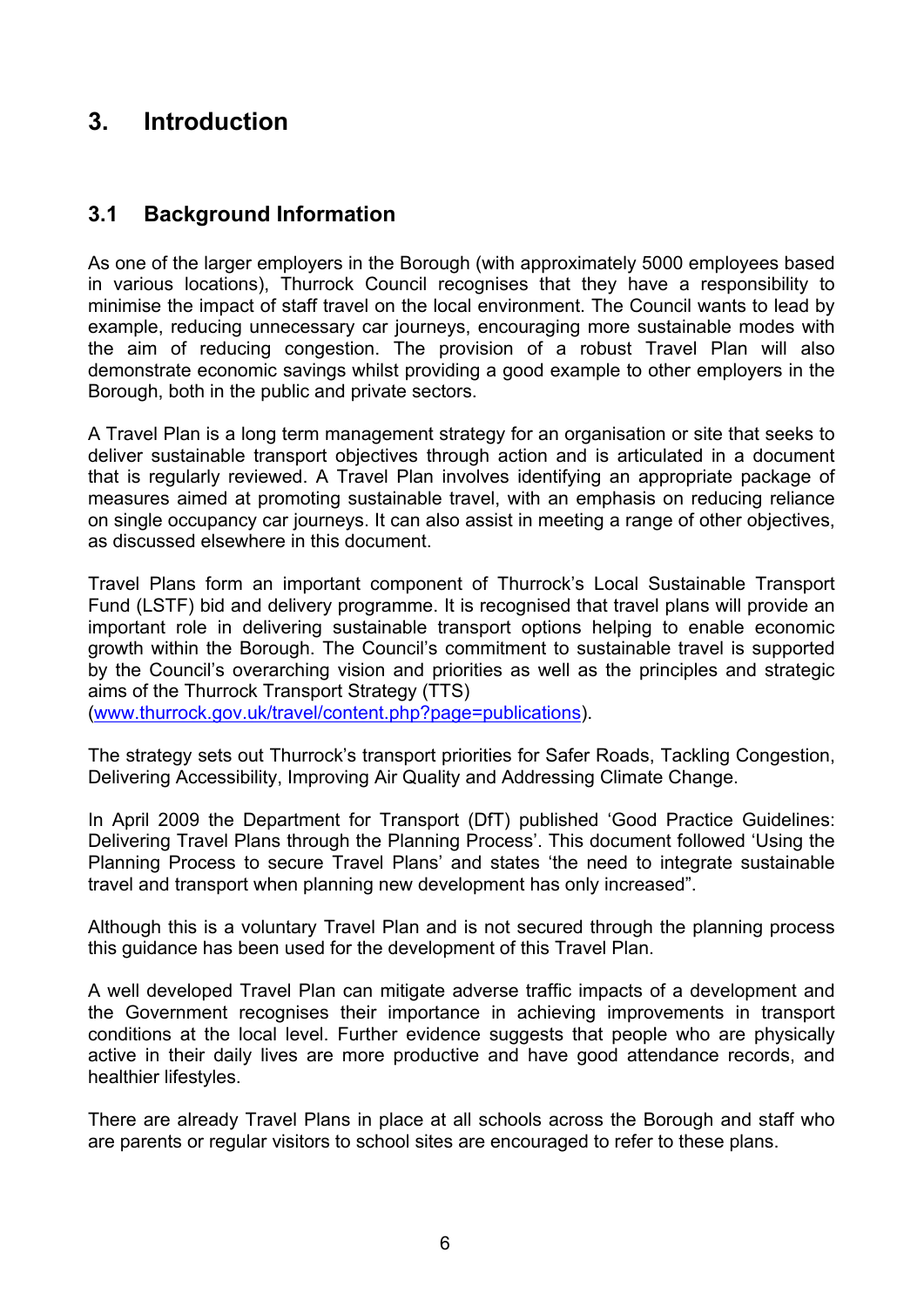

Figure 1.1: Location of Thurrock Council's Civic Offices

Key

- A Sherfield Road Zebra Crossing
- B High Street Level Crossing
- C Crown Road Pelican Crossing

Figure 1.1 above shows the location of the Civic Offices. Both the rail and bus station that form a transport hub at the heart of Grays town centre are only 350 metres from the site which is approximately a 5 minute walk; therefore offering a choice of transport modes which enhances Thurrock Council as an attractive place to work and thereby increasing the opportunities of recruitment and retention.

In order to be successful, this Travel Plan requires the input and support of Council employees and other relevant partners such as: local bus operators, local residents, visitors to the Council, etc.

It is imperative that the Council's priorities are reflected within this Staff Travel Plan, ensuring a consistent approach towards planning a sustainable transport network. It should be noted that the Travel Plan is classed as a "living document". This basically means it will be subject to yearly review and regular updates by the Travel Plan Coordinator. Actions and targets will change on a yearly basis so the document is kept relevant.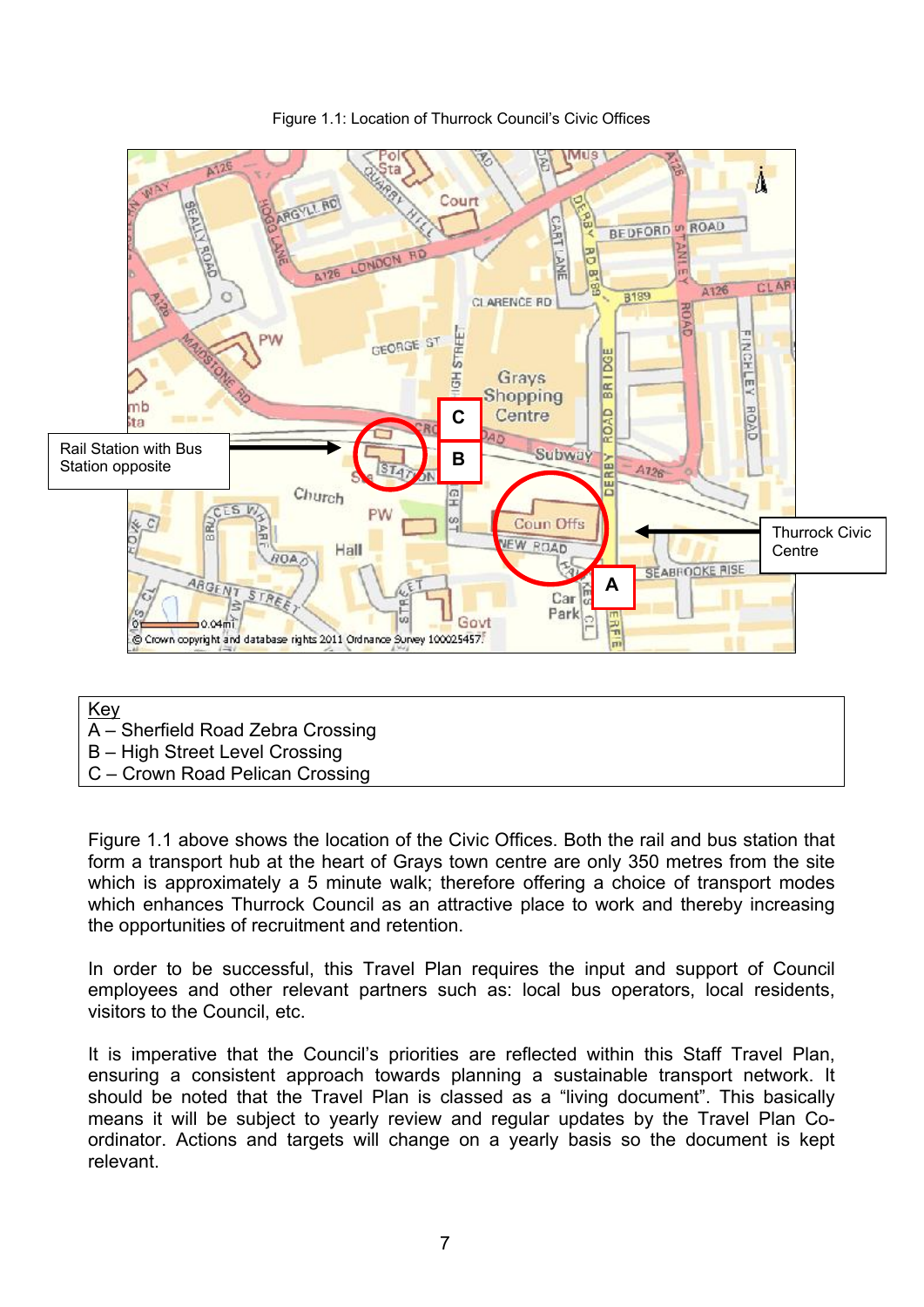#### <span id="page-7-0"></span>**3.2 Reasons for Developing a Travel Plan at Thurrock Council**

The purpose of Thurrock Council's Travel Plan is to reduce reliance on the use of private cars by employees travelling to work, and carrying out their work duties, through the encouragement of greater use of public and more sustainable forms of transport. This Travel Plan for Thurrock Council Civic Offices has been developed voluntarily as part of our ongoing environmental strategy.

This Travel Plan will support the Council's priorities within the community which are:

- To **improve** the education and skills of local people The Travel Plan will educate staff about sustainable choices and will provide relevant information enabling staff to make informed choices about their journey to work.
- To **encourage** and **promote** job creation and economic prosperity A Council that shows the social responsibility aspect by having a Travel Plan in place and actively promoted is likely to attract new businesses into the area.
- To **ensure** a safe, clean and green environment One of the main aims of the Travel Plan is to encourage use of public transport, walking and cycling which in turn leads to less congestion on the highway which leads to better Air Quality. Having less cars on the highways will in turn lead to safer roads and fewer accidents.
- To **provide** and **commission** high quality and accessible services that meet, wherever possible, individual needs – The Travel Plan Coordinator will be working with local operators to improve the quality and accessibility of the services within the Borough
- To **build** pride, respect and responsibility in Thurrock's communities and its residents – Thurrock Council will show business and residential communities that it takes it social responsibilities seriously; the Council Travel Plan will be used as a benchmark Travel Plan for other local businesses to follow

## **4. Travel Plan Policies**

This Travel Plan is designed to be consistent with the Council's policies, corporate vision and priorities (as mentioned in section 3) and other key Council plans, including the Thurrock Transport Strategy (TTS) (2008 – 2021) & Implementation Plan, Air Quality Management Plan, Local Development Framework (PMD10) and the Climate Change Mitigation and Adaption Action Plan. Together these documents provide a strategic view of how key priorities and objectives will be achieved.

The following policy statements have been taken from the Council's Transport Strategy. They identify the emphasis on developing transport improvements through the Travel Plan that are consistent with the wider aims of the TTS.

Policy TTS11: Smarter Choices states:

*'In urban areas, measures to encourage a modal shift to public transport, walking and cycling will be prioritised.'*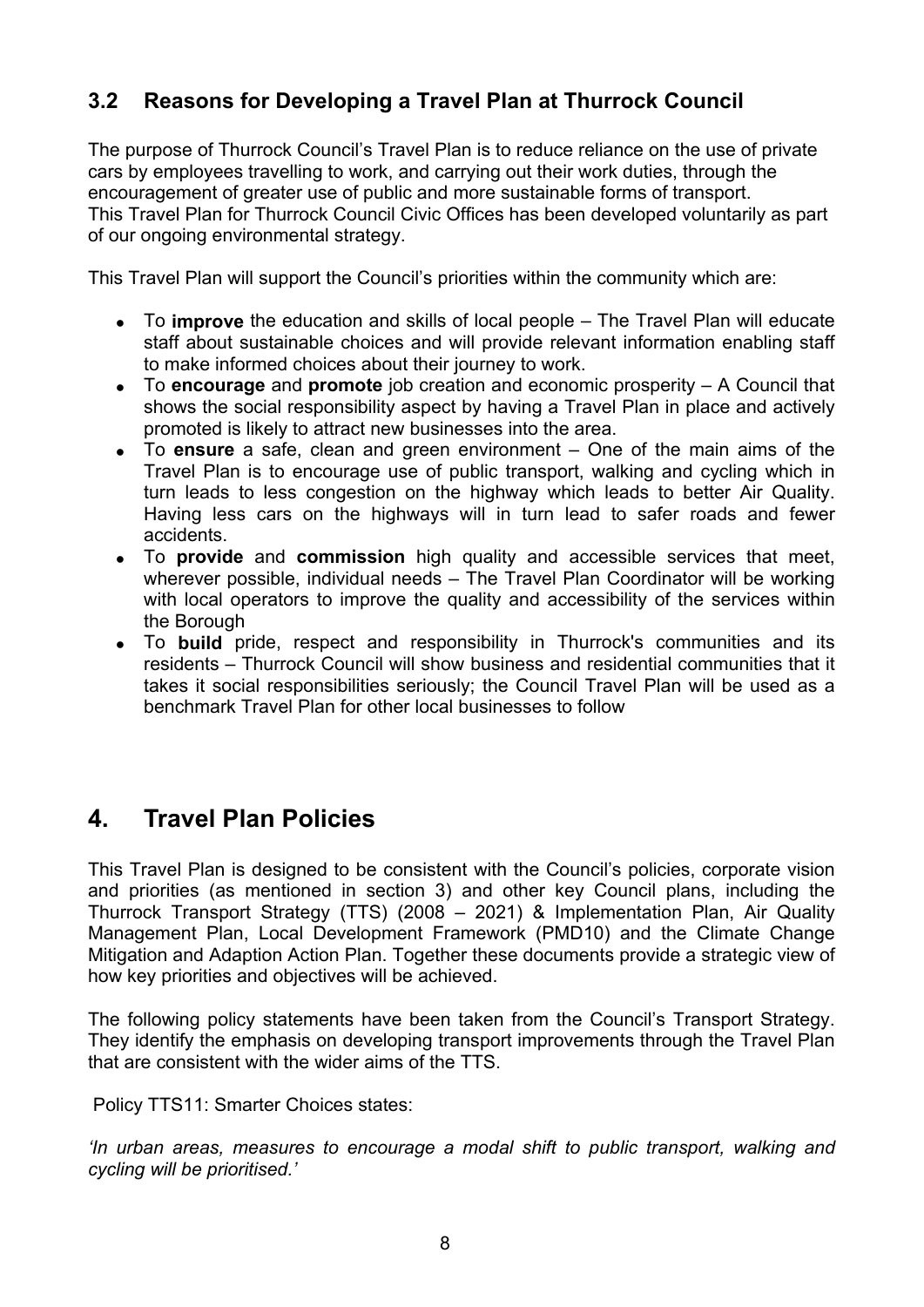<span id="page-8-0"></span>*Policy TTS12: Travel Plans* states:

*'Travel plans will be required for all developments in accordance with Government guidance. Large existing employers, employment areas and visitor attractions will also be encouraged and supported to develop travel plans. Where travel plans have been adopted, the Council will require an annual review to analyse effectiveness of delivery and overall contribution towards travel conditions.'* 

Other relevant Council policies to be considered alongside this Travel Plan are:

- Flexible Working policy
- Home Working Policy
- Civic Offices Parking Policy (currently under review / production)
- Green Travel Loans Scheme (new)

## **5. Responsibilities**

The Travel Plan Co-ordinator will take responsibility to lead on this initiative and will ensure ongoing development and implementation of the Plan, taking responsibility for liaison with external agencies as appropriate, whilst ensuring that the workforce and visitors are kept fully informed of any new developments in the Plan's implementation. The Travel Plan Co-ordinator should have the authority to make decisions or have the direct support of a senior manager who can facilitate decision-making.

The duties of the Travel Plan Co-ordinator will include:

- Present a business case to secure a budget for Travel Plan development and ensure its efficient and effective use
- Undertake annual Staff Travel Surveys
- Take responsibility for data collection and review of the Travel Plan
- Oversee the development and implementation of the Travel Plan on a day-to-day basis
- Obtain and maintain commitment and support from senior managers, staff, etc
- Design and implement effective marketing and awareness-raising campaigns to promote the Travel Plan
- Set up, co-ordinate and attend Steering Groups, Working Groups, etc
- Act as a point of contact for all staff requiring information
- Ensure the travel information available is always up to date
- Negotiate with transport operators, e.g. to secure discounts for employees, etc
- Co-ordinate the monitoring programme for the Travel Plan, including target setting and make necessary changes if the targets are not being met

The duties of managers will include:

- Encourage their employees to complete the annual travel surveys commissioned to identify trends and barriers
- Wherever practicable and without decreasing service efficiency, encourage flexible working for employees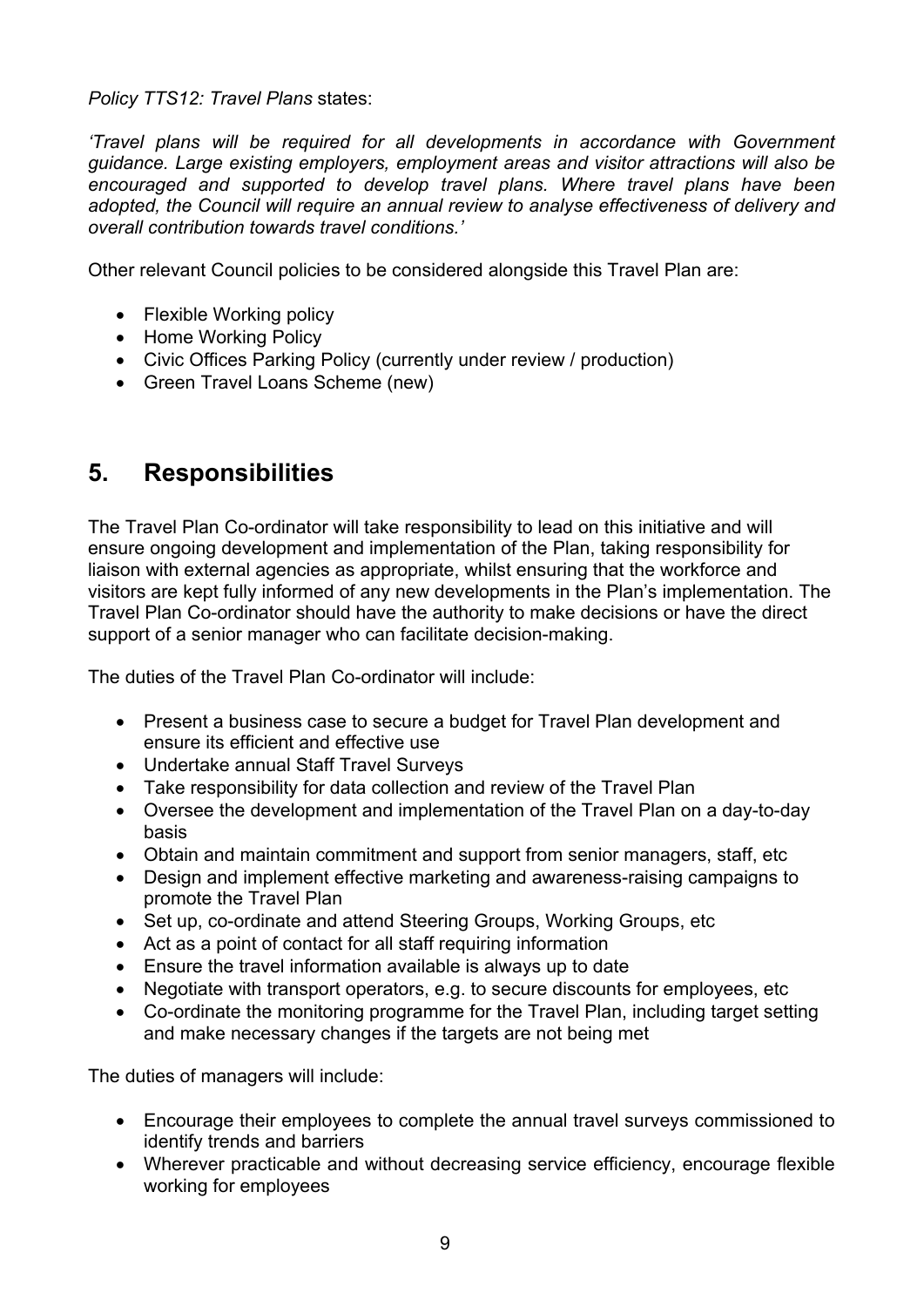<span id="page-9-0"></span>• Encourage their employees to explore public transport, walking, cycling and car share options before using their private car

The duties of employees will include:

- Completion of the annual staff travel surveys
- Attend events where public transport is a viable option and seek to car share where possible
- Make optimum use of diary planning to minimise the number of journeys e.g. making visits at the start or end of their working day or by linking trips
- Organise external events and use venues that are easily accessed by public transport

The duties of Human Resources Department will include:

- Information about the Staff Travel Plan will be included on all online recruitment material and hard copies will be available if requested
- Staff Travel Plan information will be included in the E-learning induction process
- All Staff Travel Plan information will be provided by the Travel Plan Co-ordinator who will provide an electronic copy to the Human Resources Department for inclusion in recruitment packs

## **6. Travel to Work**

The Civic Offices site is currently served by one entrance / exit. The main entrance at Thurrock Council has access for employees and visitors. Deliveries are taken in at the loading bay at the front of the building. Thurrock Council is open between 08:45 and 17:15 Monday to Thursday and between 08:45 and 16:45 on Fridays.

Details of routes to Thurrock Council's Civic Offices can be found via: [www.thurrock.gov.uk/content.php?page=openingtimes](http://www.thurrock.gov.uk/content.php?page=openingtimes)

Bus and rail information can be found at [www.thurrock.gov.uk/travel](http://www.thurrock.gov.uk/travel)

#### **6.1 Walking**

Figure 1.1 shows the location of crossing points close to the Civic Offices. In addition to the crossing points marked in Figure 1.1, Sherfield Road (labelled A) currently has a zebra crossing, the High Street (labelled B) has a level crossing with pedestrian foot bridge and Crown Road has a pelican crossing (labelled C), which ensures the site is easily accessible for pedestrians.

The Council endeavours to ensure that main walkways to the Civic Offices are properly lit and there is good signage from key locations to the Civic Offices to assist pedestrians.

Two showers and changing facilities together with approximately 30 secure clothes lockers are already available for employees who walk to the Civic Offices. These are located on the ground floor of the Civic Offices.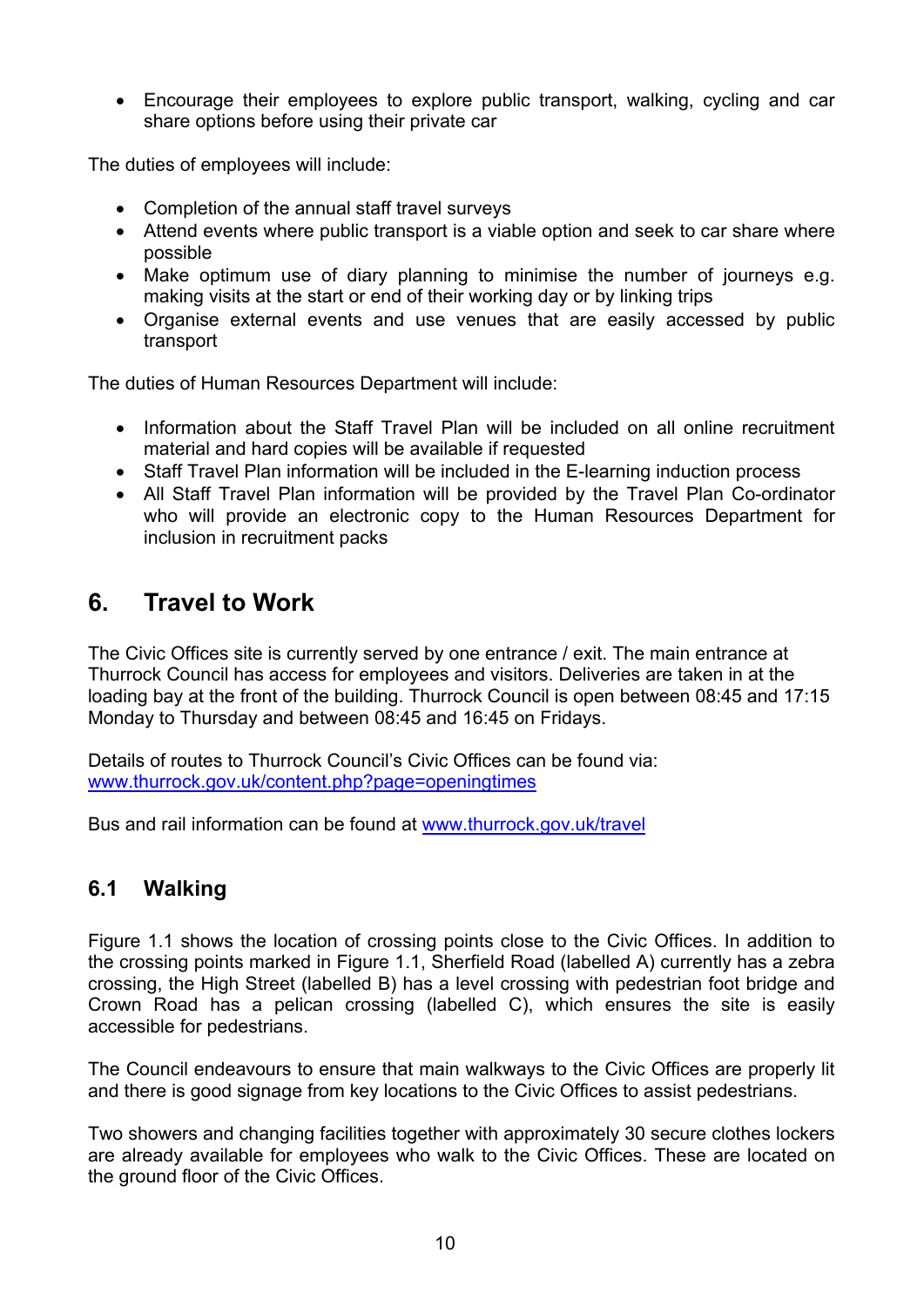<span id="page-10-0"></span>For visitors, Thurrock Council has provided a dog park at the front of the building. This is an area where dogs may be leashed for short periods of time.

#### **6.2 Cycling**

The Council have developed cycle route maps. To identify your appropriate routes visit: [www.thurrock.gov.uk/travel/cycling/](http://www.thurrock.gov.uk/travel/cycling/)

For cyclists, Thurrock Council has provided storage facilities in the underground car park at Civic Offices for a total of 35 bicycles. This is a secure area and entry is gained by the use of an access code.

Two showers and changing facilities together with approximately 30 secure clothes lockers are available for employees based in the Civic Offices. These are located on the ground floor of the Civic Offices.

The underground car park where the staff cycle storage is available is covered by CCTV.

Employees who use their own bike for business trips are able to claim 20p per mile.

Several local cycle outlets offer discounts to Thurrock employees. Information related to these staff benefits can be found on the Staff Benefits section of the corporate intranet, Thurrock In-Form.

Thurrock Council is committed to being a 'green' employer where possible and encourages employees to consider environmentally friendly methods of travelling to work. Employees may apply for a travel loan to pay for all or part of a bicycle and, if required, cycling equipment. For more information on the Green Travel Loans Scheme see the HR Policies & Procedures section of the corporate intranet, Thurrock In-Form.

Thurrock Council will implement and promote the Government's cycle2work scheme for all employees, this scheme will enable staff to purchase a new bike with safety equipment at a reduced cost due to tax and national insurance savings gained through salary sacrifice repayments.

There are two pool bikes available for employees to use for local business trips as well as leisure rides at lunch times. Pool bikes must be booked out in advance from the Strategic Transport department. These bikes are provided with locks, Hi-Viz vests and helmets, there is an expectation that helmets are worn whilst cycling.

For visitors, Thurrock Council has provided storage facilities at the front of the building for a total of 12 bicycles (6 Sheffield stands).

#### **6.3 Motorcycling**

For motorcyclists, Thurrock Council has provided two storage areas for approximately six motorcycles in the underground car park at the Civic Offices. These are located in basement floor 1 and basement floor 3. The entrance to the basement car park is covered by CCTV. Two showers and changing facilities together with secure clothes lockers are already available for employees based in Civic Offices.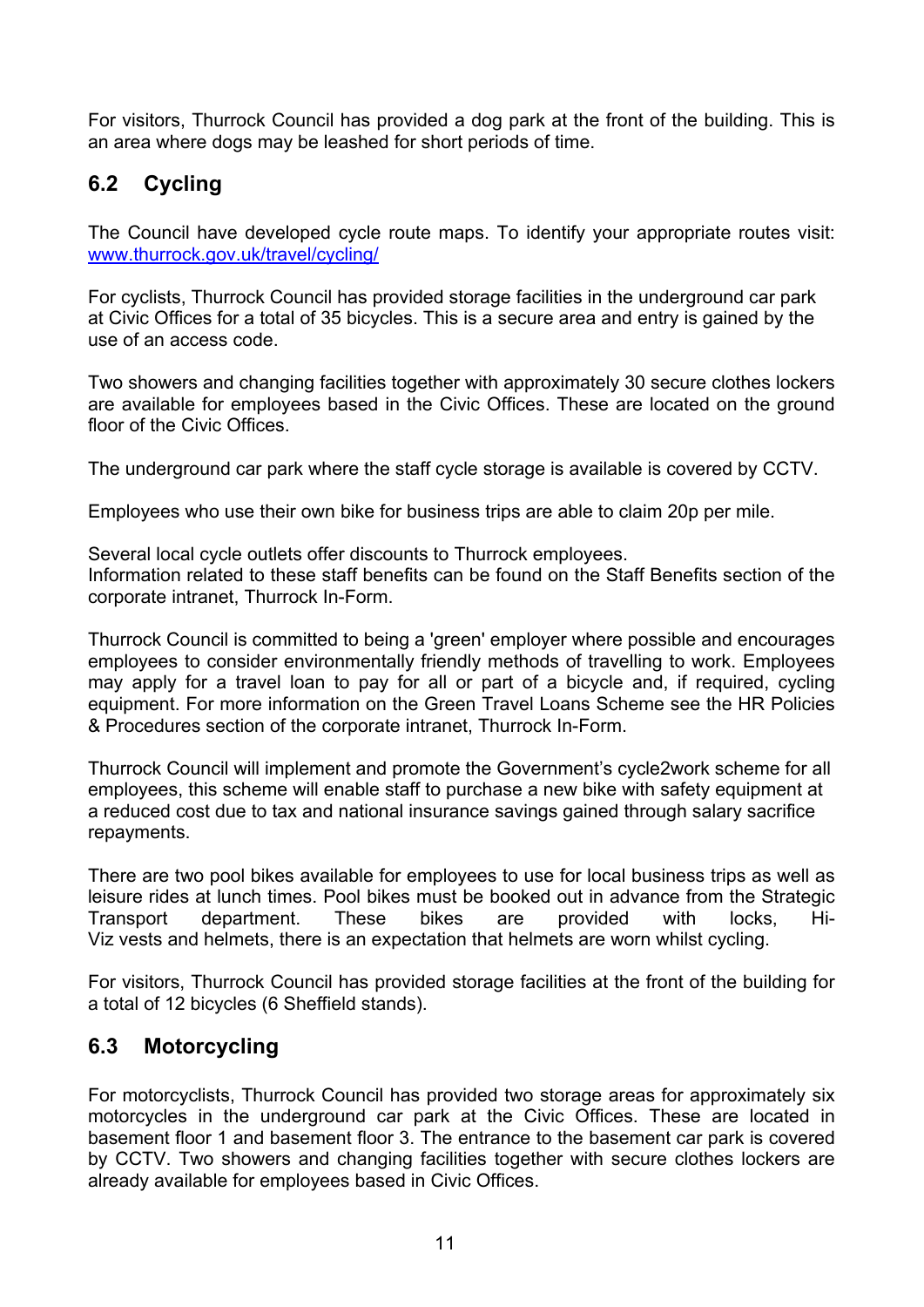#### <span id="page-11-0"></span>**6.4 Bus travel**

The proximity of the Council offices to the Grays Bus Station interchange is 400 metres which takes approximately 6 minutes to walk, and therefore makes bus travel a viable option for many employees and visitors.

The principal bus services that run close to the site and their frequencies are set out in the table below. These services all arrive and depart from Grays Bus Station Mondays to Fridays. These services are supplied by Ensign, First, Go-Ride and Regal. Some of the Borough is also covered by real time information.

| Stand          | <b>Service numbers</b> | <b>Operators</b>   | <b>Approximate Frequency</b>    |
|----------------|------------------------|--------------------|---------------------------------|
|                | 73, 73a, 83            | Ensign             | Every 20 mins                   |
| $\overline{2}$ | 100, 200 (Sunday       | First, Arriva      | 100 every 15 mins, 200 every 2  |
|                | only)                  |                    | hours                           |
| 3              | 66                     | Ensign             | Every 30 mins                   |
| $\overline{4}$ | 22, 44                 | Ensign             | 22 every 20 mins, 44 every 30   |
|                |                        |                    | mins (2 hours on a Sunday)      |
| 5              | 22, 200, 374           | Ensign, First, Go- | 22 every 20 mins, 200 every 30  |
|                |                        | Ride               | mins, 374 every hour            |
| 6              | 22a (Sunday only),     | Ensign, First      | 22a every hour, 66 every 30     |
|                | 66, 100                |                    | mins, 100 every 15 mins         |
| 7              | 73, 73a (Sunday        | Ensign             | Every 20 mins 73a Sunday only   |
|                | only, 83               |                    | hourly)                         |
| 8              | 33, 269, 565           | Ensign, Regal      | 33 every 20 mins (Saturday      |
|                |                        | buses              | hourly), 269 every 2 hours, 565 |
|                |                        |                    | every hour (Sunday 3 services   |
|                |                        |                    | per day)                        |

Most local bus services in Thurrock are commercial services, which are the responsibility of private-sector bus operators (not the Council) control timetables, routes, fares, etc. To make sure you are viewing the most up to date timetables, or to view route maps visit:

[www.thurrock.gov.uk/travel/transport/content.php?page=timetables](http://www.thurrock.gov.uk/travel/transport/content.php?page=timetables)

Thurrock Council is committed to being a 'green' employer where possible and encourages employees to consider environmentally friendly methods of travelling to work. Employees may apply for an annual public transport season ticket. For more information on the Green Travel Loans Scheme see the HR Policies & Procedures section of the corporate intranet, Thurrock In-Form.

#### **6.5 Rail travel**

Thurrock is well served by mainline rail services within the C2C Southend to London Fenchurch Street line and the railway station (which is opposite the bus station) is approximately 350 metres from the site which is approximately a 5 minute walk. The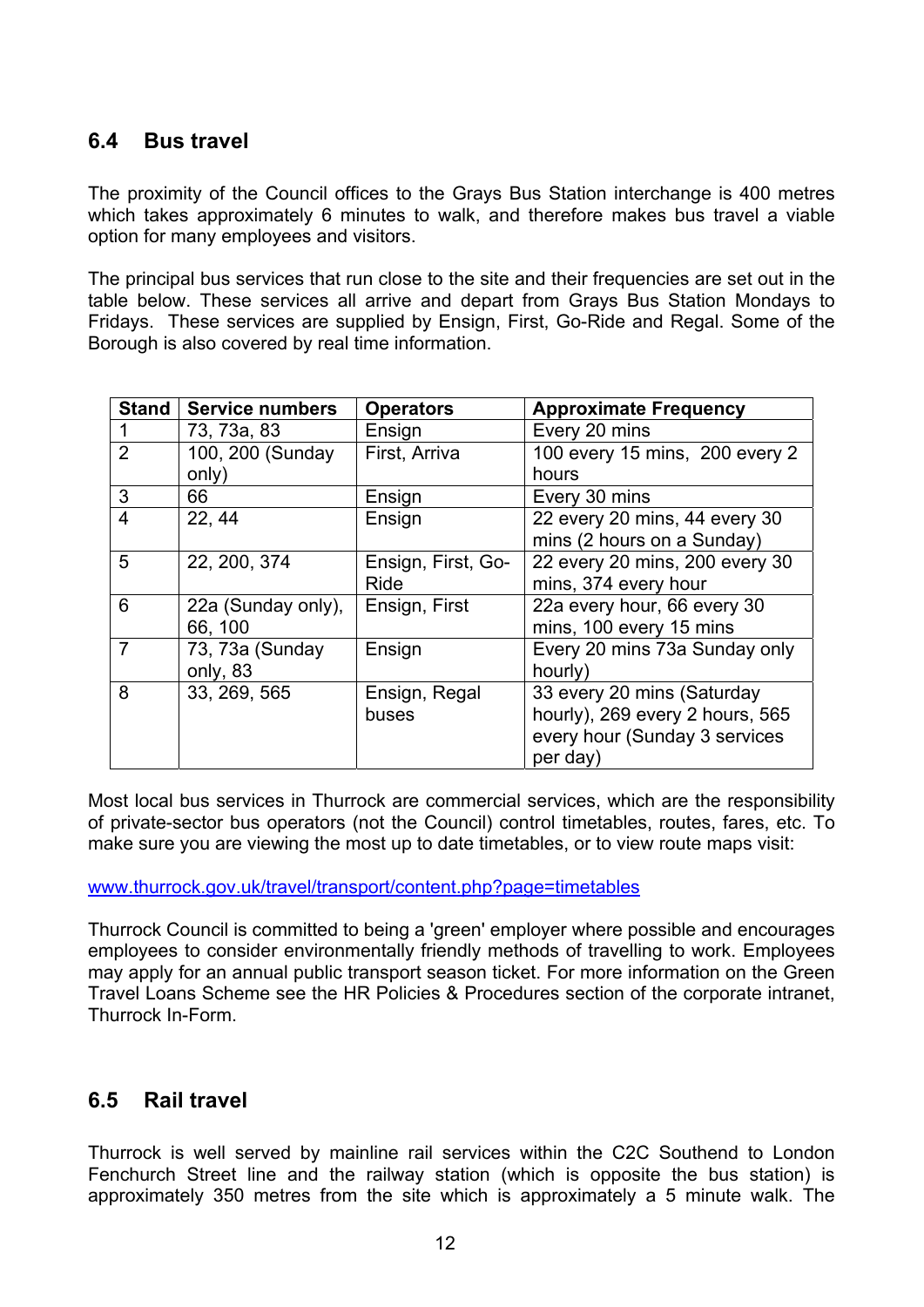<span id="page-12-0"></span>proximity therefore of the Civic Offices to Grays Rail Station interchange makes rail travel a viable option for many employees. The service from Grays Station runs approximately 4 times an hour during peak times and 3 times an hour at all other times. Oyster cards can be used between Gray's and London Fenchurch Street stations. Oyster tickets can be purchased at the following link:

<https://oyster.tfl.gov.uk/oyster/entry.do>

Thurrock Council is committed to being a 'green' employer where possible and encourages employees to consider environmentally friendly methods of travelling to work. Employees may apply for an annual public transport season ticket. For more information on the Green Travel Loans Scheme see the HR Policies & Procedures section of the corporate intranet, Thurrock In-Form.

### **6.6 Car Sharing**

Thurrock Council actively encourages car sharing and has already put in place administrative procedures and facilities to match employees in terms of geographical location and hours of employment. A liftsharing website has been set up for Thurrock as part of their commitment to car sharing.

Travel Thurrock car share is Thurrock's FREE car share website that can help you by:

- finding you a lift if you are unable to use public transport;
- linking you with drivers and passengers that can share car journeys;
- saving you money drivers and passengers split the travel costs;
- easing demand where parking spaces are limited;
- reducing pollution and congestion on local roads.

You can 'Join for FREE' just visit [www.thurrock.gov.uk/travel/](http://www.thurrock.gov.uk/travel/) and click on Thurrock Car Share link to register and 'Sign in'.

#### **6.7 Car Parking**

The Civic Offices currently has one car park following the closure of the Hawkes Close and the visitor's car park on  $1<sup>st</sup>$  July 2012. The current bay allocation of the basement car park is: 157 spaces general use, 1 x CEO reserved, 9 x Councillors reserved, 1 x Mayoral reserved, and 7 x disabled spaces for blue badge holders. The closure of the Hawkes Close car park has reduced the maximum parking facility for Thurrock Council employees by around 55%.

Alternative parking solutions have been progressed for the Civic Offices site involving the provision of reserved spaces in the Grays shopping centre multi storey car park.

The Council also currently provides parking for Vertex, Europa and Bentley Jenison employees (in line with BUA and Senior Management allocations).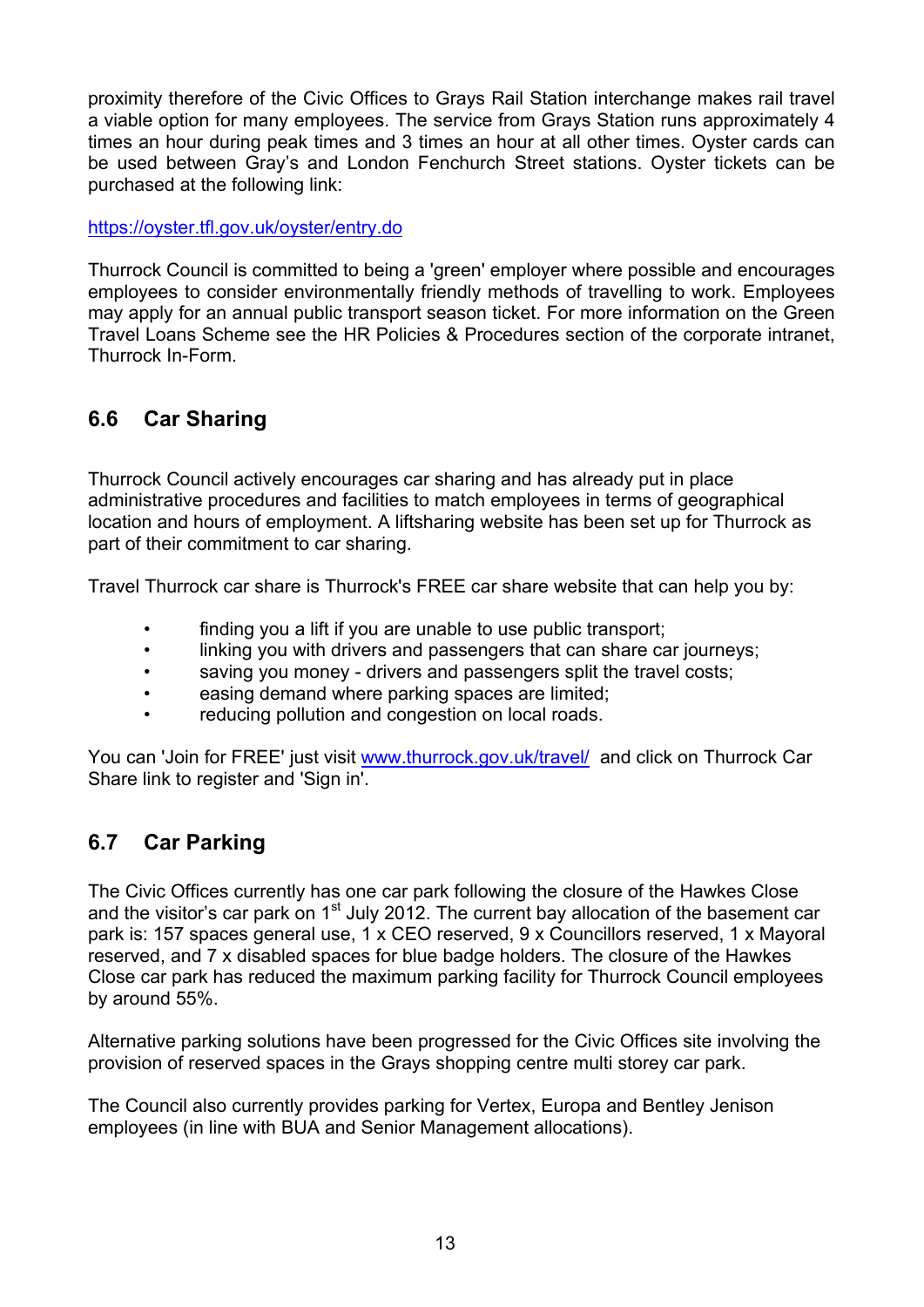<span id="page-13-0"></span>Employees who use their own vehicle for business trips are currently eligible to claim mileage as laid down in the travel expense guidelines.

## **7. Staff Travel Survey**

Thurrock Council had undertaken a Staff Travel Survey in June 2011 of which the results are detailed below. This survey was distributed to 900 employees by way of a desk-drop. A total of 376 completed surveys equated to a response rate of 42%. The information generated from these results gives Thurrock Council the baseline data which will be used to establish future targets for modal shift. Targets have been set (in section 9) which are relevant, measurable and achievable and which will be monitored on an on-going basis.



Figure 1.2 Thurrock Council Employees Mode Split at Civic Offices for 2011

The results in figure 1.2 above show that the highest proportion of employees drive to work alone (55.5%), whilst 12% of staff car share. Bus travel is the highest public transport mode (7%), with rail being used by 5% of staff. Nearly a fifth (18%) of all staff either walk or cycle to work.

In addition to the staff survey, the HR department was contacted so we could find out how many employees live within a one-mile radius of the Civic Offices. 253 employees live within a one-mile radius of the Civic Offices (this data was provided by the HR department who arranged for employee postcodes to be plotted on the Borough map). By ascertaining this information, it allows realistic achievable targets to be set in the Travel Plan.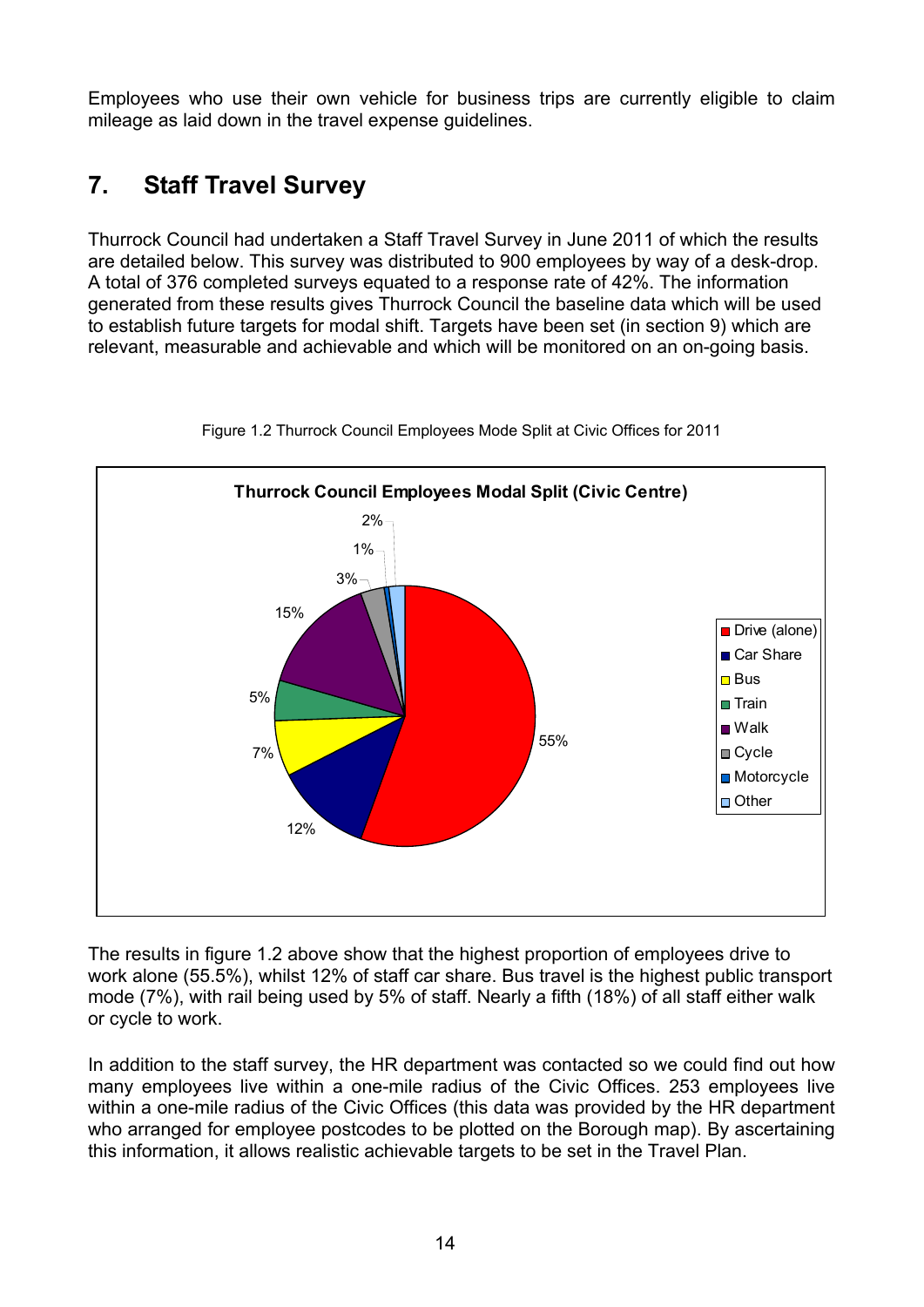

Figure 1.3 Thurrock Council Employees Mode Split at Civic Offices for 2012

Table 1.3 shows the survey results for 2012, two modes have not changed theses are "other modes" and "cycle". There has been a significant drop in the number of staff driving alone to work (10%), unfortunately there has been a slight drop in the number of staff walking to work (2%) but this is taken up by an increase in the number of staff that car share (5%) and use public transport (7%).

This modal shift has been achieved in the year since the last survey; using this as a benchmark, we will set the following targets for the five-year period.

- There are 45% of staff that drive alone to work. We will set a target to reduce this figure by 10% over five years this equates to 2% per year. Targets should be both achievable and stretching. The information that has been collected through this and future surveys will enable us to make a judgement about the opportunities for change to the targets if it does not seem that the targets will be attained.
- Increase the number of staff that car share to 25% this will equate to 2% per year, If this is achieved it will mean that 225 members of staff will be car sharing. At present, we have 160 members of staff signed up to car share.
- Increase members of staff using the bus to 15% this will equate to 1% more per year, this will mean that 135 members of staff will be using the bus.
- Increase members of staff using the train to 14% this will equate to 1% more per year, this will mean that a total of 126 members of staff will be using the train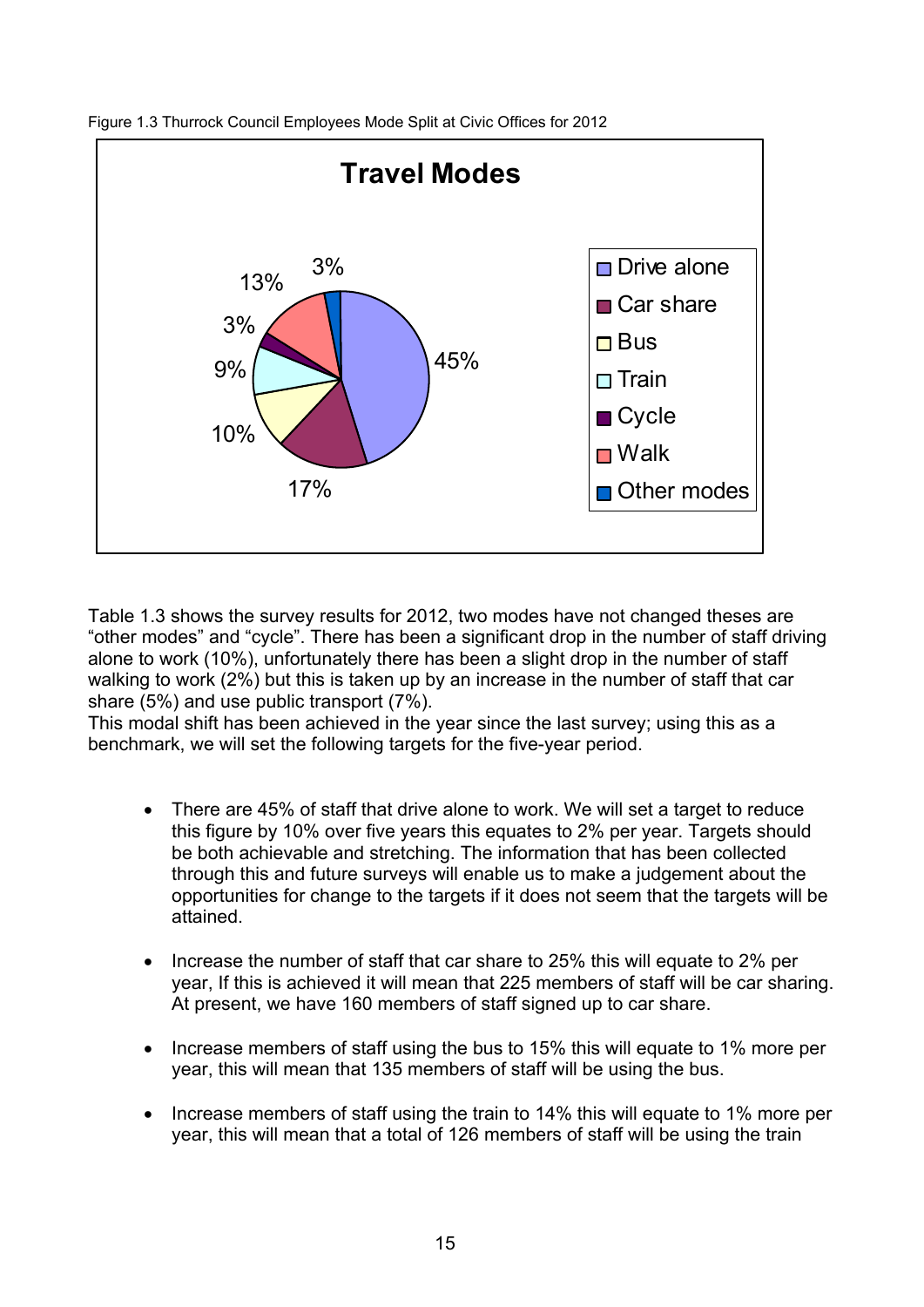- <span id="page-15-0"></span>• Increase Cyclists to 15% during summer months, this will be evaluated by daily counts, during the winter months increase cycling to 6%, this will be an increase of 50% over the winter months. If the summer target is attained this will mean that there will be 135 cycle parking places needed in which case the amount of cycle parking will need to be increased, this will be closely monitored to ascertain if extra parking is needed.
- Increase percentage of staff walking to work by 10% this equates to a 2% rise each year. If this target is met then a quarter (90 members of staff) will be walking.

## **8. Objectives**

The overarching objective of Thurrock Council's Travel Plan is to:

Reduce the number of single occupancy car trips to the site.

And the primary objectives are to:

- Raise employee and visitor awareness of sustainable travel issues and access to the Civic Offices
- Enable more sustainable options
- Encourage cycling, walking, car sharing and the use of public transport
- Establish clear baseline targets following the collection of employee travel data

### **9. Targets**

Targets for modal shift have been set following the Staff Travel Survey undertaken in November 2012 and will be reviewed on an annual basis.

| Objective                                                                                                         | Targets                                                                                        | Timescale                         |
|-------------------------------------------------------------------------------------------------------------------|------------------------------------------------------------------------------------------------|-----------------------------------|
| Raise employee and visitor<br>awareness of sustainable travel<br>issues and access to the Civic<br><b>Offices</b> | More employees and<br>visitors visiting the Civic<br>Offices by sustainable<br>modes of travel | Ongoing for a five<br>year period |
| Encourage more sustainable travel<br>options                                                                      | Reduce the number of<br>employees driving alone<br>to the site by 15% over<br>five years       | Ongoing for a five<br>year period |
| Encourage cycling, walking, car<br>sharing and the use of public<br>transport                                     | Increase cycling by 15%<br>in summer months and<br>by 6% over the winter<br>months             | Ongoing for a five<br>year period |

The targets for Thurrock Council have been identified below: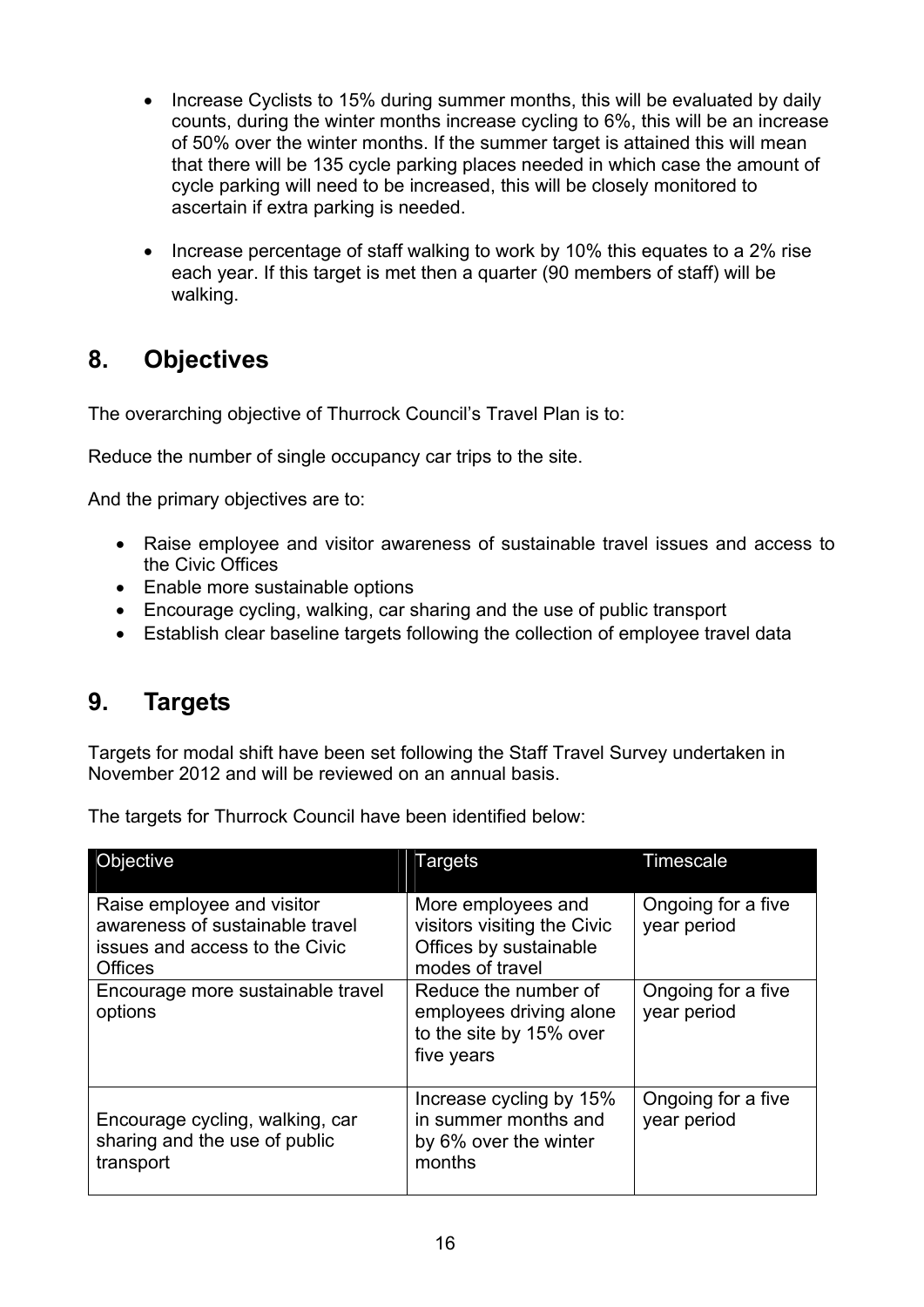|                                      | Increase walking by<br>10% over five years | Ongoing for a five<br>year period |
|--------------------------------------|--------------------------------------------|-----------------------------------|
|                                      |                                            |                                   |
|                                      | Increase rail & bus travel                 |                                   |
|                                      | by 29% over five years                     | Ongoing for a five                |
|                                      |                                            | year period                       |
|                                      | Increase car sharing by                    |                                   |
|                                      | 2.6% per year for five                     | Ongoing for a five                |
|                                      | vears                                      | year period                       |
| Establish clear baseline targets     | Increase survey                            | Ongoing for a five                |
| following the collection of employee | response to achieve 50%                    | year period                       |
| travel data                          |                                            |                                   |
|                                      |                                            |                                   |

Note:  $900$  staff therefore  $900 = 100\%$ 

These four objectives will be reviewed each year after the results of each annual staff survey are known and if necessary; they will be changed or added to.

When the staff survey results have been announced to staff the steering group will meet to assess the travel plan objectives and targets to ensure they are still relevant.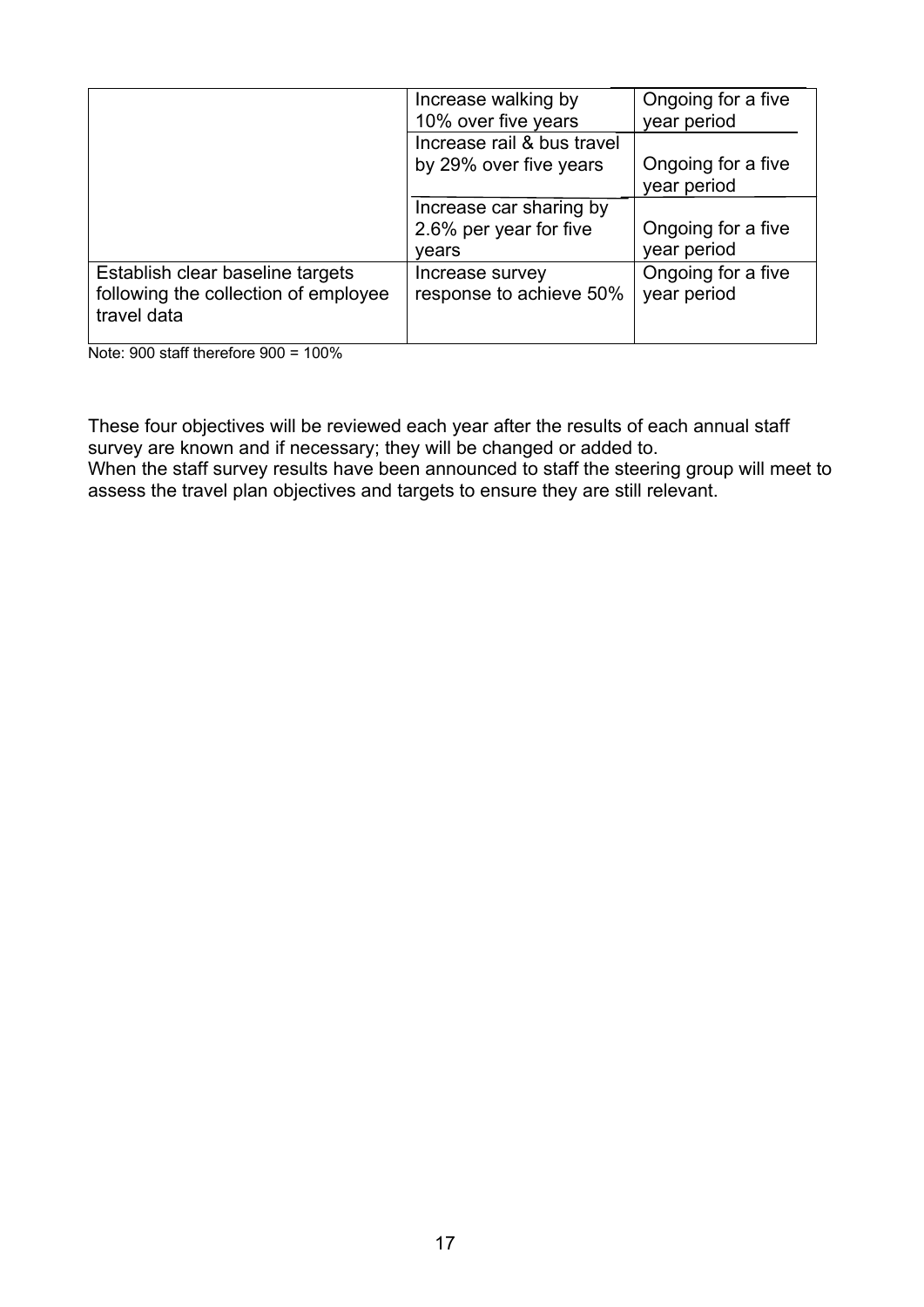## **10. Actions**

The Actions designed to meet these targets are set out in the table below detailing the Implementation Date, Resources required and whose responsibility each one is.

| This action plan will be revised every year following each Annual Travel Plan Review |
|--------------------------------------------------------------------------------------|
|--------------------------------------------------------------------------------------|

<span id="page-17-0"></span>

| <b>Target</b>                                                                                          | <b>Action</b>                                                                                 | Implementation<br><b>Date</b> | <b>Resources</b><br><b>Required</b>                                              | <b>Responsibility</b>              | <b>Supported By</b>                                                              |
|--------------------------------------------------------------------------------------------------------|-----------------------------------------------------------------------------------------------|-------------------------------|----------------------------------------------------------------------------------|------------------------------------|----------------------------------------------------------------------------------|
| More employees and<br>visitors visiting Council<br>Offices/Depots by<br>sustainable modes of<br>travel | Adopt Travel Plan and<br>roll it out at other<br><b>Council locations</b><br>(Offices/Depots) | March 2013                    | Staff time to<br>liaise with<br>facilities and<br>champions<br>at other<br>sites | Travel Plan co-<br>ordinator       | <b>Business</b><br><b>Services/Facilities</b><br>and champions at<br>other sites |
| More employees and<br>visitors visiting the Civic<br>Offices by sustainable<br>modes of travel         | Develop a travel website<br>to encourage<br>commitment to<br>alternative travel<br>methods    | March 2013                    | <b>Thurrock</b><br>staff time to<br>develop the<br>website                       | Travel Plan co-<br>ordinator       | Marketing and<br>communications<br>team                                          |
|                                                                                                        | <b>Provision of Green</b><br><b>Travel Loans to staff</b>                                     | April 2012                    | $N/A$ as this<br>is within<br>HR's budget                                        | <b>HR</b>                          | Travel Plan co-<br>ordinator                                                     |
| Reduce the number of<br>employees driving alone<br>to the site by 10% over<br>five year period         | Review and revise car<br>parking policy                                                       | <b>July 2012</b>              | Staff time to<br>liaise with<br>facilities to<br>develop<br>policy               | <b>Business</b><br><b>Services</b> | Travel Plan co-<br>ordinator                                                     |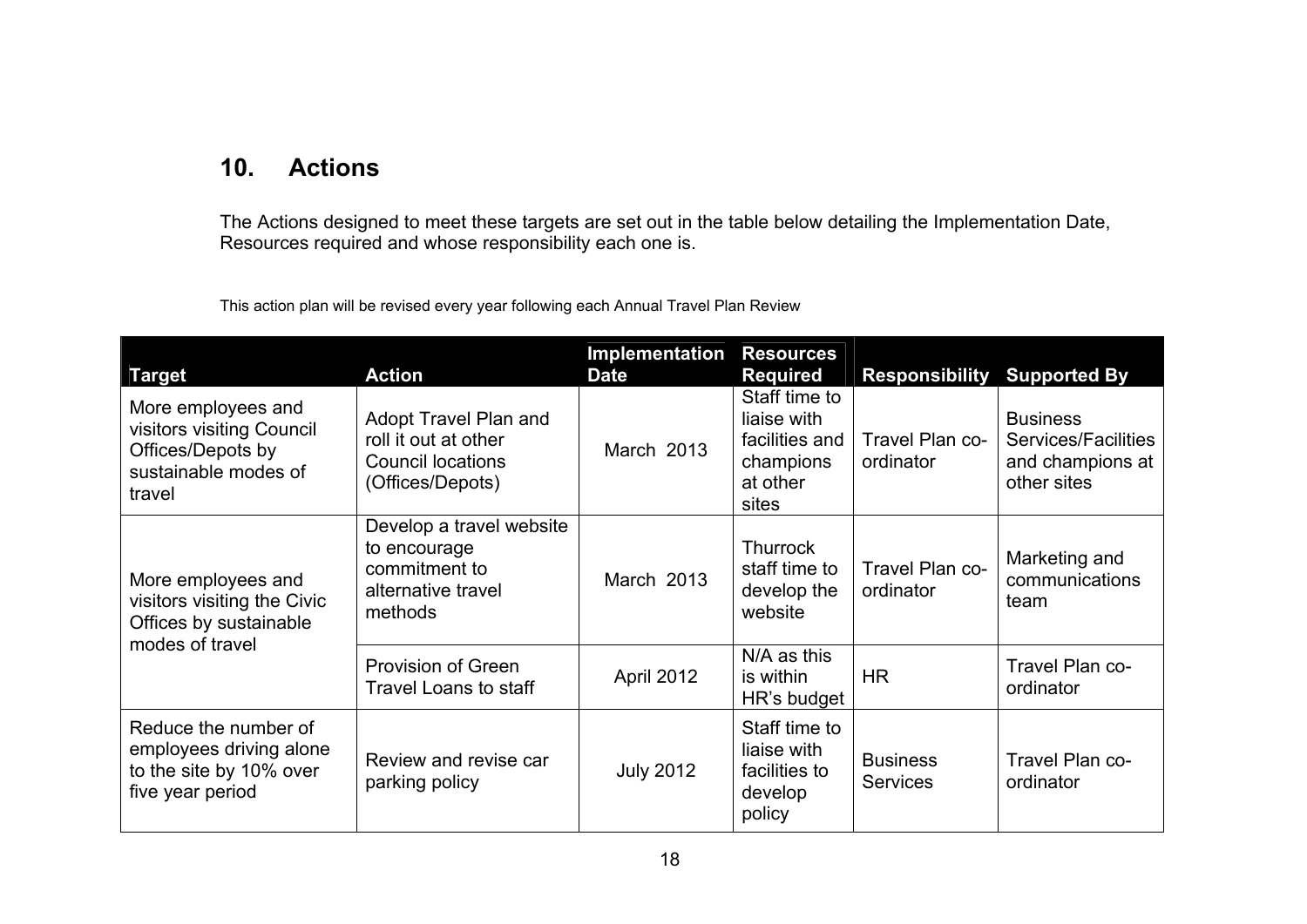| <b>Target</b>                                                                                                                                                                  | <b>Action</b>                                                                                  | Implementation<br><b>Date</b> | <b>Resources</b><br><b>Required</b>        | <b>Responsibility</b>              | <b>Supported By</b>                                                  |
|--------------------------------------------------------------------------------------------------------------------------------------------------------------------------------|------------------------------------------------------------------------------------------------|-------------------------------|--------------------------------------------|------------------------------------|----------------------------------------------------------------------|
|                                                                                                                                                                                | Provide access to the<br>staff car park for car<br>sharers                                     | April 2013                    | Approx<br>£2,000<br>based on 10<br>spaces  | <b>Business</b><br><b>Services</b> | Travel Plan co-<br>ordinator and<br><b>Facilities</b><br>Management  |
|                                                                                                                                                                                | Provide protective<br>clothing, security<br>chains/locks and lights<br>for use with pool bikes | March 2013                    | £500.00                                    | Travel Plan co-<br>ordinator       | N/A                                                                  |
| Increase Cyclists to 15%<br>during summer months,<br>this will be evaluated by<br>daily counts. During the<br>winter months increase<br>cycling to 6% over five<br>year period | Develop 'Bike 2 Work'<br>scheme (tax free cycles)<br>for Thurrock Council<br>staff             | <b>June 2013</b>              | Further<br>investigation<br>required       | Travel Plan co-<br>ordinator       | Human resources                                                      |
|                                                                                                                                                                                | Advertise the health<br>benefits of cycling<br>through promotional<br>material                 | April 2013                    | Approx<br>£200                             | Travel Plan co-<br>ordinator       | Marketing and<br>communications<br>team                              |
|                                                                                                                                                                                | Provide current<br>information on local<br>cycle routes                                        | August 2012                   | N/A                                        | Travel Plan co-<br>ordinator       | Marketing and<br>communications<br>team and Cycling<br>Officer       |
| Increase walking to the                                                                                                                                                        | Set up Umbrella Pool<br>and encourage<br>employees to use it                                   | April 2012                    | Approx<br>£300 for<br>branded<br>umbrellas | Travel Plan co-<br>ordinator       | Reception                                                            |
| site by 10% over five year<br>period                                                                                                                                           | Advertise the health<br>benefits of walking<br>through promotional<br>material                 | April 2013                    | Approx<br>£200                             | Travel Plan co-<br>ordinator       | Marketing and<br>communications<br>team                              |
|                                                                                                                                                                                | Provide current<br>information on local<br>pedestrian routes                                   | April 2013                    | N/A                                        | Travel Plan co-<br>ordinator       | Marketing and<br>communications<br>team and Rights<br>Of Way Officer |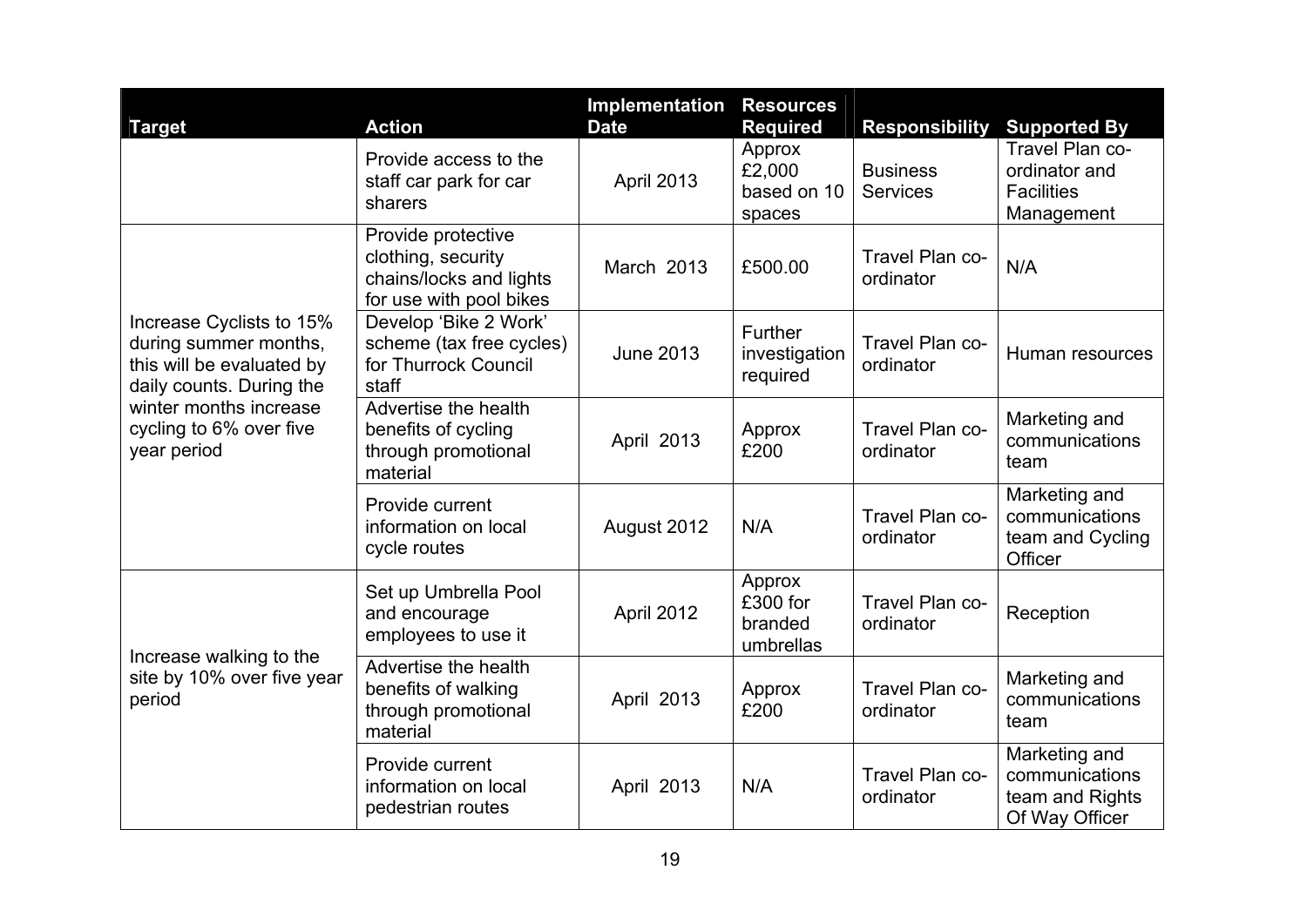| <b>Target</b>                                                                                         | <b>Action</b>                                                                                               | Implementation<br><b>Date</b> | <b>Resources</b><br><b>Required</b>                                                             | <b>Responsibility</b>        | <b>Supported By</b>                     |
|-------------------------------------------------------------------------------------------------------|-------------------------------------------------------------------------------------------------------------|-------------------------------|-------------------------------------------------------------------------------------------------|------------------------------|-----------------------------------------|
| Increase rail travel to the<br>site by 2%                                                             | Secure discounts for<br>employees with local rail<br>operator                                               | <b>June 2013</b>              | N/A                                                                                             | Travel Plan co-<br>ordinator | N/A                                     |
|                                                                                                       | Provision of links to<br>Traveline website -<br>www.traveline.org.uk on<br>the Thurrock council<br>website  | April 2013                    | N/A                                                                                             | Travel Plan co-<br>ordinator | N/A                                     |
|                                                                                                       | Review survey template<br>and ensure online<br>system is ready for<br>annual staff survey                   | August 2012                   | <b>Staff time</b><br>and cost of<br>purchasing<br>an online<br>survey and<br>monitoring<br>tool | Travel Plan co-<br>ordinator | Website provider                        |
| Increase survey response<br>to achieve 50%                                                            | Secure an incentive for<br>the prize draw                                                                   | <b>July 2012</b>              | £50 or this<br>could be<br>secured<br>through<br>sponsorship                                    | Travel Plan co-<br>ordinator | N/A                                     |
|                                                                                                       | Ensure employees are<br>made aware of the<br>survey by using the<br>appropriate<br>communication channels   | September<br>2012             | Staff time                                                                                      | Travel Plan co-<br>ordinator | Marketing and<br>communications<br>team |
| Set up steering group for<br>the purpose of guiding the<br>travel plan to achieve or<br>reset targets | Contact each<br>department and arrange<br>for a representative to<br>attend each steering<br>group meeting. | <b>June 2013</b>              | <b>Staff Time</b>                                                                               | Travel Plan co-<br>ordinator | <b>All Departments</b>                  |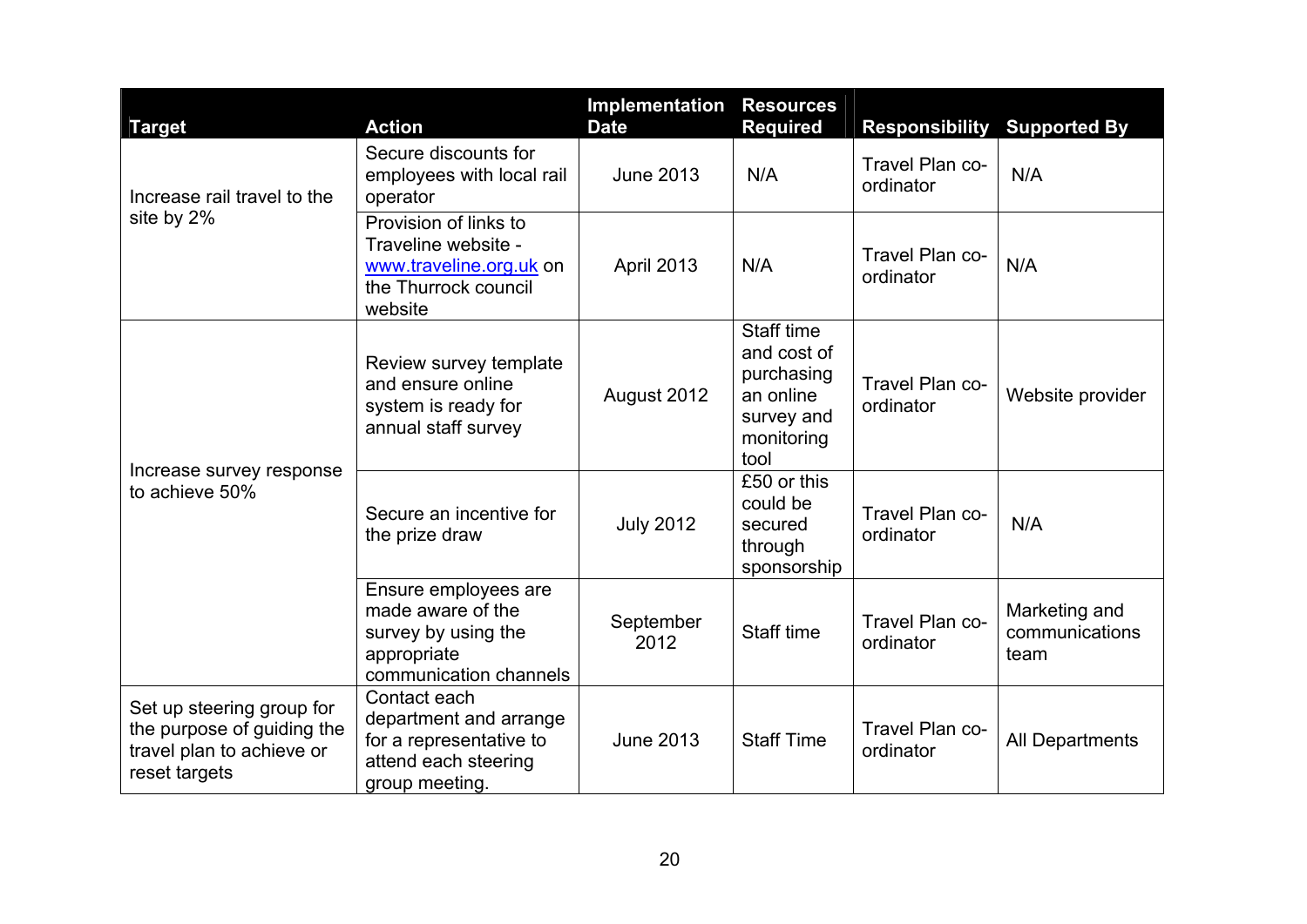| <b>Target</b>                                                                                               | <b>Action</b>                                                                                                                                           | <b>Implementation Resources</b><br><b>Date</b> | <b>Required</b>                | <b>Responsibility Supported By</b>                   |     |
|-------------------------------------------------------------------------------------------------------------|---------------------------------------------------------------------------------------------------------------------------------------------------------|------------------------------------------------|--------------------------------|------------------------------------------------------|-----|
| To ensure that all national<br>sustainable transport<br>events are promoted to<br>staff.                    | To promote and<br>encourage staff to<br>participate in each<br>national event.                                                                          | Throughout<br>every year                       | <b>Staff Time</b>              | Travel Plan co-<br>ordinator                         | N/A |
| Set up Cycle2work<br>scheme as staff benefit to<br>encourage greater<br>number of staff to cycle to<br>work | Investigate cycle2work<br>schemes run locally and<br>secure finance to run the<br>scheme for the first year<br>which will then become<br>self financing | <b>By Summer</b><br>2013                       | £30,000 &<br><b>Staff Time</b> | Travel plan Co-<br>ordinator<br>Payroll<br><b>HR</b> | N/A |

.

These targets, objectives and actions will ensure that Thurrock Council has a robust and relevant Travel Plan that will deliver the most important objective, which is the reduction of single occupier vehicle travel; this in turn will reduce the congestion levels and help improve air quality over the Borough.